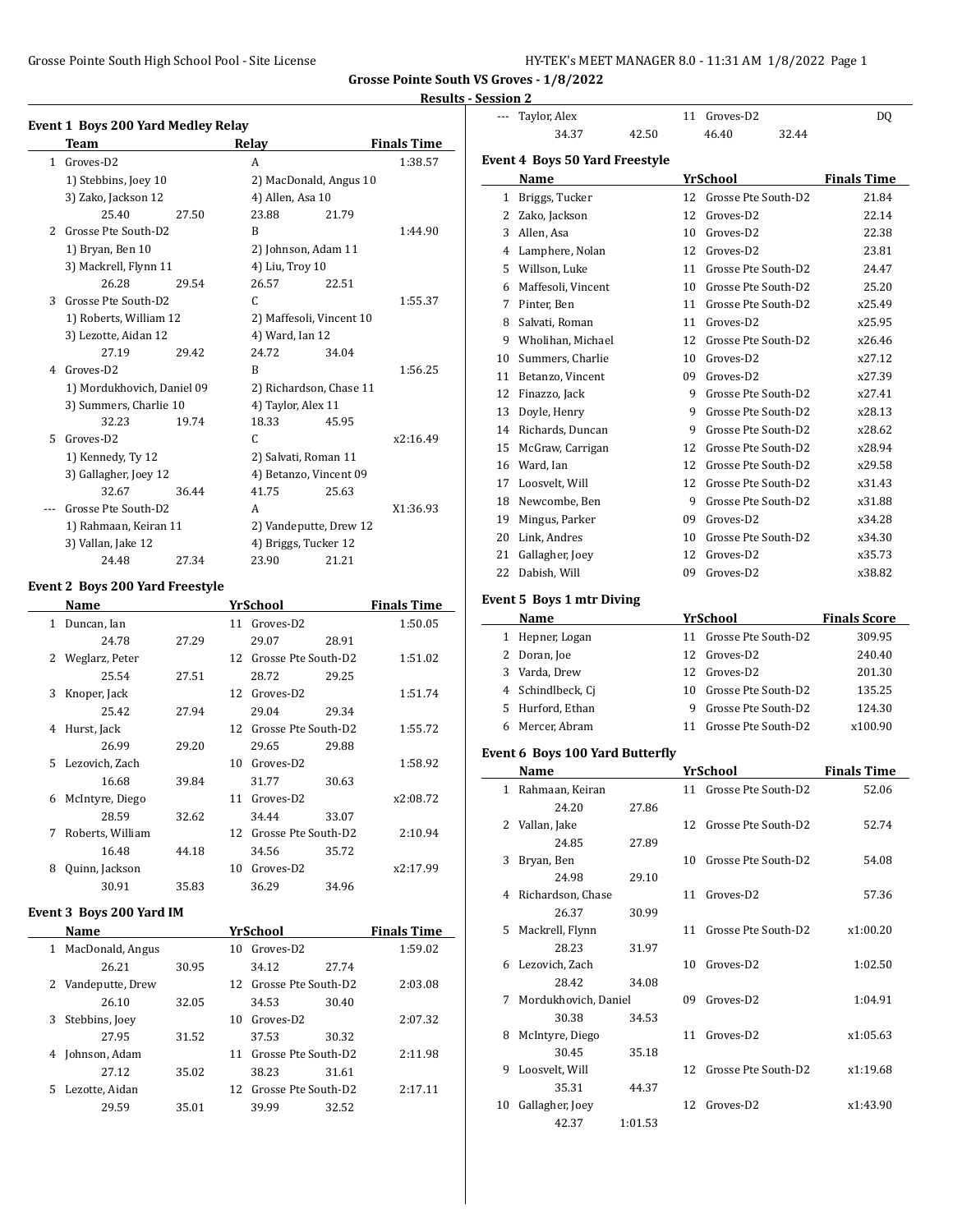**Grosse Pointe South VS Groves - 1/8/2022 Results - Session 2**

|              | <b>Event 7 Boys 100 Yard Freestyle</b> |       |    |                        |                    |
|--------------|----------------------------------------|-------|----|------------------------|--------------------|
|              | Name                                   |       |    | YrSchool               | <b>Finals Time</b> |
| $\mathbf{1}$ | Briggs, Tucker                         |       |    | 12 Grosse Pte South-D2 | 48.47              |
|              | 23.40                                  | 25.07 |    |                        |                    |
| 2            | Zako, Jackson                          |       |    | 12 Groves-D2           | 48.90              |
|              | 23.28                                  | 25.62 |    |                        |                    |
| 3            | Liu, Troy                              |       | 10 | Grosse Pte South-D2    | 49.17              |
|              | 23.76                                  | 25.41 |    |                        |                    |
| 4            | Allen. Asa                             |       | 10 | Groves-D2              | 50.10              |
|              | 24.00                                  | 26.10 |    |                        |                    |
| 5            | Lamphere, Nolan                        |       | 12 | Groves-D2              | 53.97              |
|              | 25.88                                  | 28.09 |    |                        |                    |
| 6            | Willson, Luke                          |       | 11 | Grosse Pte South-D2    | 54.13              |
|              | 26.11                                  | 28.02 |    |                        |                    |
| 7            | Pinter, Ben                            |       | 11 | Grosse Pte South-D2    | x57.44             |
|              | 27.66                                  | 29.78 |    |                        |                    |
|              | 8 Wholihan, Michael                    |       | 12 | Grosse Pte South-D2    | x1:00.53           |
|              | 29.62                                  | 30.91 |    |                        |                    |
| 9            | Kennedy, Ty                            |       | 12 | Groves-D2              | x1:00.58           |
|              | 28.51                                  | 32.07 |    |                        |                    |
| 10           | Summers, Charlie                       |       | 10 | Groves-D2              | x1:00.81           |
|              | 28.97                                  | 31.84 |    |                        |                    |
| 11           | Richards, Duncan                       |       | 9  | Grosse Pte South-D2    | x1:02.06           |
|              | 29.83                                  | 32.23 |    |                        |                    |
| 12           | Finazzo, Jack                          |       | 9  | Grosse Pte South-D2    | x1:04.12           |
|              | 30.02                                  | 34.10 |    |                        |                    |
| 13           | Doyle, Henry                           |       | 9  | Grosse Pte South-D2    | x1:04.82           |
|              | 30.63                                  | 34.19 |    |                        |                    |
| 14           | McGraw, Carrigan                       |       | 12 | Grosse Pte South-D2    | x1:05.17           |
|              | 31.39                                  | 33.78 |    |                        |                    |
| 15           | Ward, Ian                              |       | 12 | Grosse Pte South-D2    | x1:07.27           |
|              | 32.35                                  | 34.92 |    |                        |                    |
| 16           | Newcombe, Ben                          |       | 9  | Grosse Pte South-D2    | x1:17.12           |
|              | 34.80                                  | 42.32 |    |                        |                    |
| 17           | Link, Andres                           |       | 10 | Grosse Pte South-D2    | x1:19.49           |
|              | 37.77                                  | 41.72 |    |                        |                    |
| 18           | Mingus, Parker                         |       | 09 | Groves-D2              | x1:26.55           |
|              | 40.77                                  | 45.78 |    |                        |                    |
| 19           | Dabish, Will                           |       | 09 | Groves-D2              | x1:30.07           |
|              | 42.27                                  | 47.80 |    |                        |                    |

# **Event 8 Boys 500 Yard Freestyle**

|   | Name             |       |    | YrSchool              |       | <b>Finals Time</b> |
|---|------------------|-------|----|-----------------------|-------|--------------------|
| 1 | MacDonald, Angus |       | 10 | Groves-D <sub>2</sub> |       | 4:51.89            |
|   | 25.76            | 28.03 |    | 28.67                 | 29.21 |                    |
|   | 29.56            | 29.71 |    | 30.22                 | 30.60 |                    |
|   | 30.66            | 29.47 |    |                       |       |                    |
| 2 | Duncan, Ian      |       | 11 | Groves-D <sub>2</sub> |       | 5:00.42            |
|   | 26.49            | 28.77 |    | 29.53                 | 30.10 |                    |
|   | 31.84            | 31.62 |    | 31.12                 | 30.77 |                    |
|   | 30.64            | 29.54 |    |                       |       |                    |
| 3 | Weglarz, Peter   |       | 12 | Grosse Pte South-D2   |       | 5:04.10            |
|   | 26.76            | 28.90 |    | 29.55                 | 30.31 |                    |
|   | 30.85            | 30.94 |    | 31.25                 | 31.74 |                    |
|   | 32.74            | 31.06 |    |                       |       |                    |
|   |                  |       |    |                       |       |                    |

| 4 | Knoper, Jack   |       | 12 | Groves-D2             |       | 5:09.57  |
|---|----------------|-------|----|-----------------------|-------|----------|
|   | 27.75          | 29.96 |    | 30.60                 | 31.18 |          |
|   | 31.62          | 32.00 |    | 31.61                 | 31.74 |          |
|   | 32.07          | 31.04 |    |                       |       |          |
| 5 | Hurst, Jack    |       | 12 | Grosse Pte South-D2   |       | 5:22.22  |
|   | 28.40          | 30.92 |    | 32.19                 | 32.80 |          |
|   | 33.06          | 33.34 |    | 33.57                 | 32.84 |          |
|   | 33.24          | 31.86 |    |                       |       |          |
| 6 | Quinn, Jackson |       | 10 | Groves-D <sub>2</sub> |       | x6:13.71 |
|   | 28.96          | 29.67 |    | 26.86                 | 32.23 |          |
|   | 1:01.42        | 42.55 |    | 37.31                 | 40.08 |          |
|   | 38.73          | 35.90 |    |                       |       |          |

# **Event 9 Boys 200 Yard Freestyle Relay**

|    | <b>Team</b>             |       | Relay                  |       | <b>Finals Time</b> |
|----|-------------------------|-------|------------------------|-------|--------------------|
| 1  | Grosse Pte South-D2     |       | A                      |       | 1:29.99            |
|    | 1) Briggs, Tucker 12    |       | 2) Vallan, Jake 12     |       |                    |
|    | 3) Vandeputte, Drew 12  |       | 4) Rahmaan, Keiran 11  |       |                    |
|    | 23.03                   | 22.40 | 22.78                  | 21.78 |                    |
| 2  | Groves-D <sub>2</sub>   |       | A                      |       | 1:32.32            |
|    | 1) Zako, Jackson 12     |       | 2) Allen, Asa 10       |       |                    |
|    | 3) Lamphere, Nolan 12   |       | 4) Duncan, Ian 11      |       |                    |
|    | 23.44                   | 22.22 | 23.40                  | 23.26 |                    |
| 3  | Grosse Pte South-D2     |       | B                      |       | 1:38.22            |
|    | 1) Roberts, William 12  |       | 2) Johnson, Adam 11    |       |                    |
|    | 3) Willson, Luke 11     |       | 4) Hurst, Jack 12      |       |                    |
|    | 24.33                   | 24.05 | 24.53                  | 25.31 |                    |
| 4  | Groves-D2               |       | B                      |       | 1:42.90            |
|    | 1) Lezovich, Zach 10    |       | 2) Knoper, Jack 12     |       |                    |
|    | 3) McIntyre, Diego 11   |       | 4) Summers, Charlie 10 |       |                    |
|    | 24.85                   | 24.05 | 26.67                  | 27.33 |                    |
| 5. | Grosse Pte South-D2     |       | C                      |       | x1:53.39           |
|    | 1) Wholihan, Michael 12 |       | 2) Finazzo, Jack 9     |       |                    |
|    | 3) Richards, Duncan 9   |       | 4) Doyle, Henry 9      |       |                    |
|    | 27.25                   | 27.79 | 29.43                  | 28.92 |                    |
|    | 6 Grosse Pte South-D2   |       | D                      |       | x2:04.95           |
|    | 1) Pinter, Ben 11       |       | 2) Newcombe, Ben 9     |       |                    |
|    | 3) Link, Andres 10      |       | 4) Ward, Ian 12        |       |                    |
|    | 26.75                   | 32.81 | 35.60                  | 29.79 |                    |
| 7  | Groves-D2               |       | C                      |       | x2:18.30           |
|    | 1) Salvati, Roman 11    |       | 2) Mingus, Parker 09   |       |                    |
|    | 3) Dabish, Will 09      |       | 4) Gallagher, Joey 12  |       |                    |
|    | 26.32                   | 35.79 | 39.57                  | 36.62 |                    |

# **Event 10 Boys 100 Yard Backstroke**

|    | Name             |       | YrSchool                     | <b>Finals Time</b> |
|----|------------------|-------|------------------------------|--------------------|
| 1  | Stebbins, Joev   |       | Groves-D <sub>2</sub><br>10. | 54.52              |
|    | 26.54            | 27.98 |                              |                    |
| 2. | Bryan, Ben       |       | Grosse Pte South-D2<br>10    | 56.55              |
|    | 16.22            | 40.33 |                              |                    |
| 3  | Rahmaan, Keiran  |       | 11 Grosse Pte South-D2       | 56.65              |
|    | 26.55            | 30.10 |                              |                    |
| 4  | Liu, Troy        |       | Grosse Pte South-D2<br>10.   | 57.29              |
|    | 28.16            | 29.13 |                              |                    |
| 5. | Roberts, William |       | 12 Grosse Pte South-D2       | x58.32             |
|    | 27.82            | 30.50 |                              |                    |
| 6  | Lezotte, Aidan   |       | 12 Grosse Pte South-D2       | x1:01.05           |
|    | 29.81            | 31.24 |                              |                    |